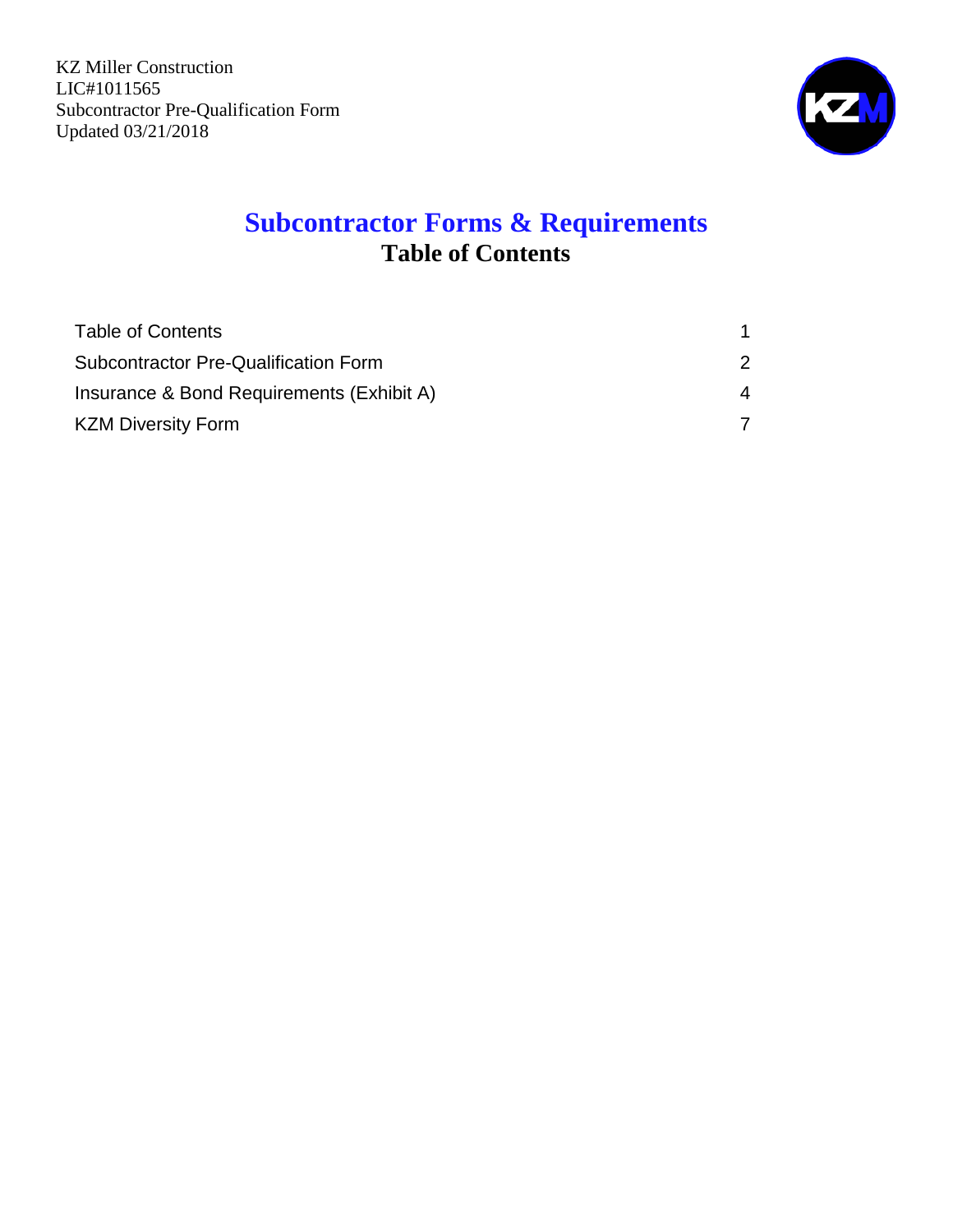

## **Subcontractor Pre-Qualification Form**

Page 1 of 2

| <b>Company Information</b>                                       |                              |                                  |                                  |  |
|------------------------------------------------------------------|------------------------------|----------------------------------|----------------------------------|--|
| Name of Person Completing Form:                                  |                              |                                  | Date:                            |  |
| Company Name:                                                    |                              | <b>DBA</b><br>(If Applicable):   |                                  |  |
| Structure of Company (Sole Proprietor, Partnership, LLC, etc):   |                              |                                  |                                  |  |
| Date of Establishment:                                           |                              | State Established:               |                                  |  |
| Contact Name/Title:                                              |                              | <b>Contact Number:</b>           |                                  |  |
| <b>Contact Email:</b>                                            |                              | Estimator's name/<br>Email:      |                                  |  |
| <b>Street Address:</b>                                           |                              |                                  | Suite#                           |  |
| City:                                                            | State:                       |                                  | Zip:                             |  |
| (If Different from the Above Address)<br>Mailing Street Address: |                              |                                  | Suite#                           |  |
| City:                                                            | State:                       |                                  | Zip:                             |  |
| <b>Type of Company:</b>                                          |                              |                                  |                                  |  |
| Subcontractor (Furnish & Install)                                | Subcontractor (Install Only) |                                  | Supplier/Vendor (Materials Only) |  |
| <b>Specify Trade:</b>                                            |                              |                                  |                                  |  |
| TRADE/ CSI/SIC Number(s):                                        |                              |                                  |                                  |  |
| Project Sizes (\$ Amount Range)                                  |                              |                                  |                                  |  |
| Types of Projects: (Retail, Residential, Office, etc.)           |                              |                                  |                                  |  |
| \$ Amount of work currently under contract:                      |                              | \$ Amount of work not completed: |                                  |  |
| Do you have any experience with LEED/green buildings? (Specify)  |                              |                                  |                                  |  |
| Service Area (States & Cities):                                  |                              |                                  | Service Area (States & Cities):  |  |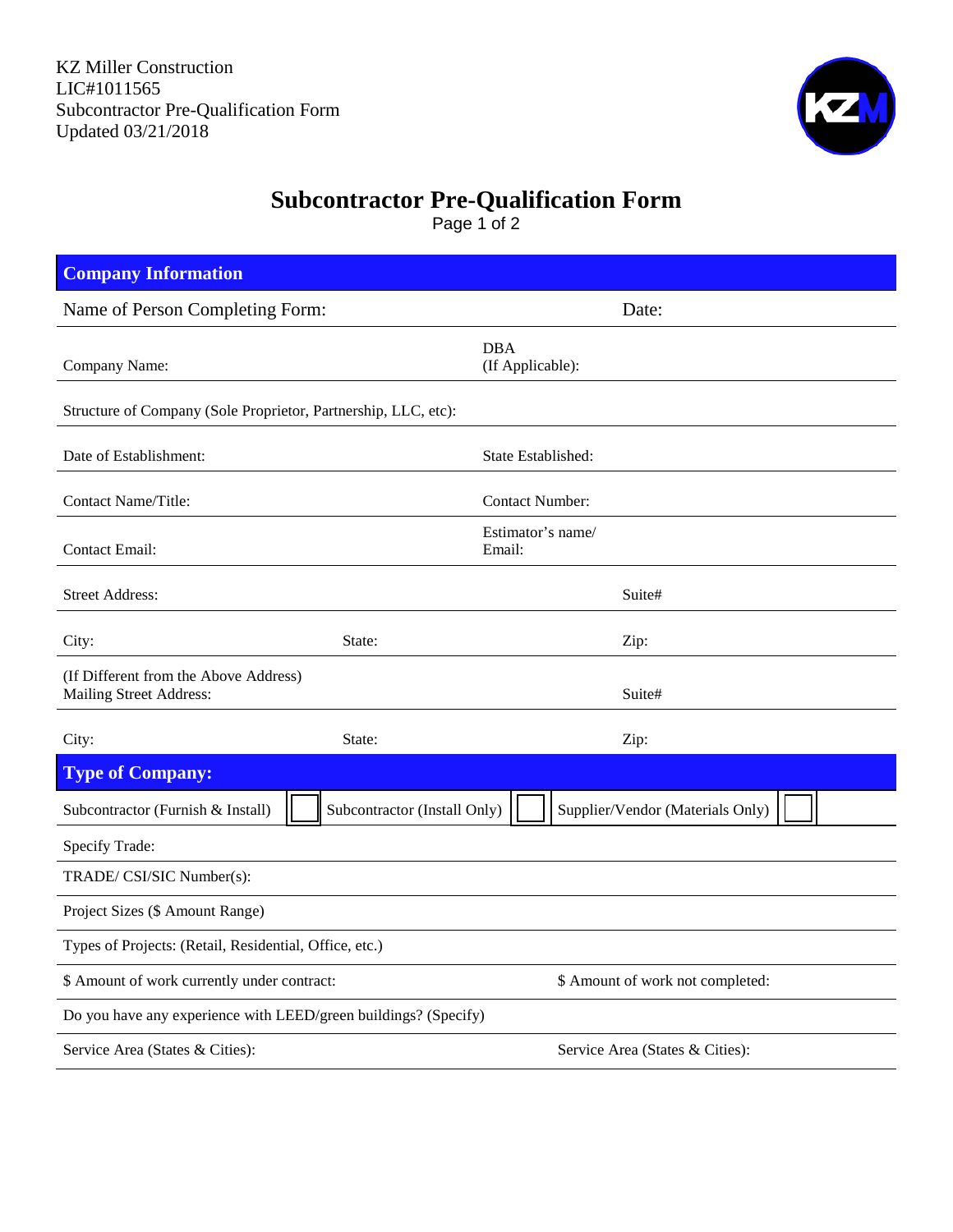

#### Page 2 of 2

| <b>Licensing:</b>               |                            |                |                        |  |  |
|---------------------------------|----------------------------|----------------|------------------------|--|--|
| Type                            | State (City if Applicable) | License Number | <b>Expiration Date</b> |  |  |
| Federal ID#                     |                            |                |                        |  |  |
| <b>State Contractor License</b> |                            |                |                        |  |  |
|                                 |                            |                |                        |  |  |
|                                 |                            |                |                        |  |  |
|                                 |                            |                |                        |  |  |

| <b>Company Profile</b>                                                                                                                            |                               |  |  |  |  |
|---------------------------------------------------------------------------------------------------------------------------------------------------|-------------------------------|--|--|--|--|
| Parent Company (If Applicable):                                                                                                                   | # of Employees:               |  |  |  |  |
| Trade Associations:                                                                                                                               |                               |  |  |  |  |
| Union: $(Y \text{ or } N)$<br>Bondable: (Y or N)                                                                                                  | Insurance $(Y \text{ or } N)$ |  |  |  |  |
| See Exhibit A for KZ Miller Insurance and Bond Requirements                                                                                       |                               |  |  |  |  |
| Does your company have a written safety program?                                                                                                  |                               |  |  |  |  |
| Has OSHA cited your company in the last 5 years?<br>(If yes, include an attachment with and explanation)                                          |                               |  |  |  |  |
| Are you currently involved in any lawsuits related to work in progress or completed work?<br>(If yes, include an attachment with and explanation) |                               |  |  |  |  |
| Certified Minority Business Enterprise Contractor (MBE)?                                                                                          | Certified by:                 |  |  |  |  |
| Certified Woman Business Enterprise Contractor (WBE)?                                                                                             | Certified by:                 |  |  |  |  |
|                                                                                                                                                   |                               |  |  |  |  |
|                                                                                                                                                   |                               |  |  |  |  |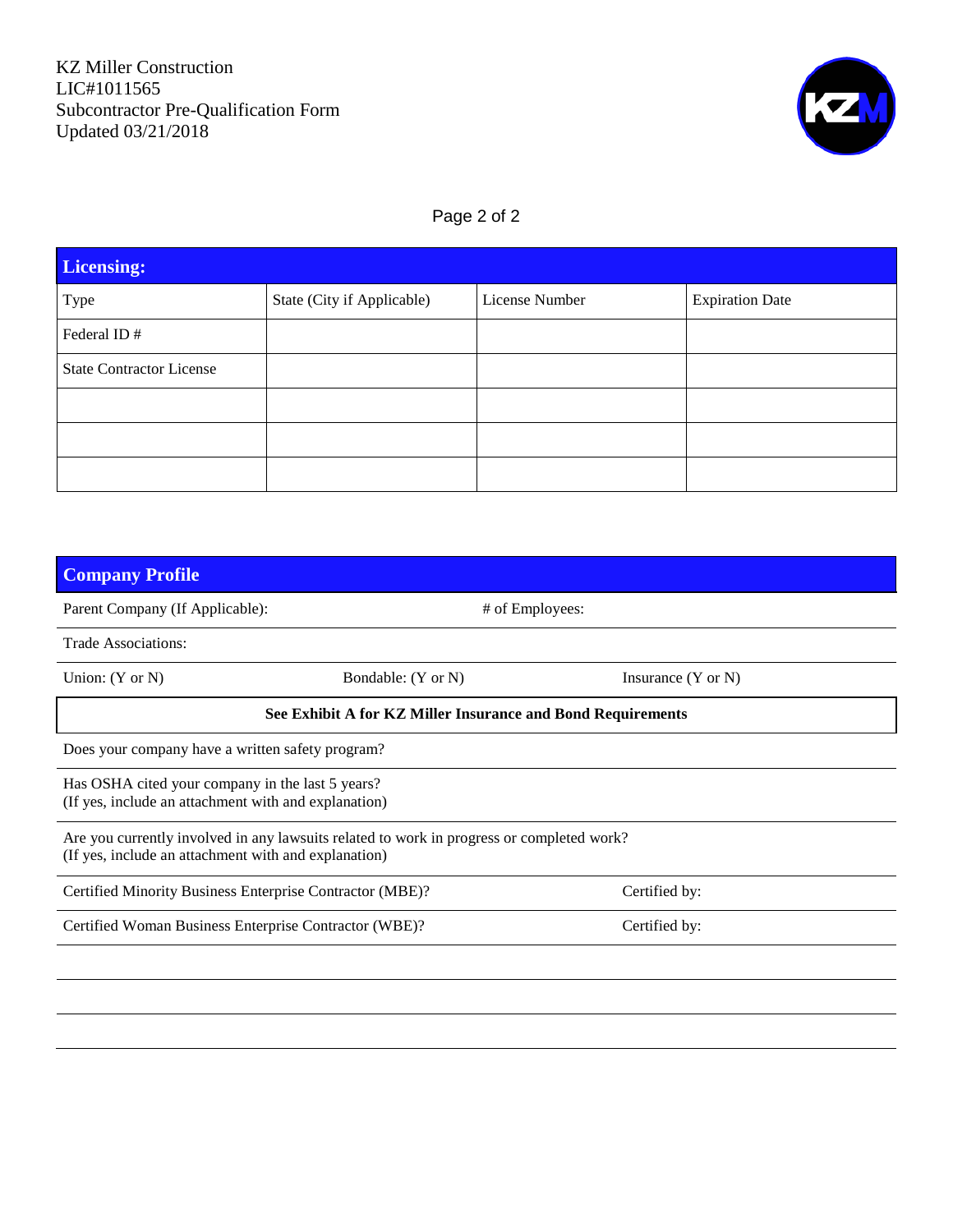

# **Insurance & Bond Requirements (Exhibit A)**

#### **Referenced from ARTICLE 7 of "KZM Subcontract Agreement Form" INSURANCE & BONDS**

**7.1** Commercial General Liability Insurance. Prior to commencing the Work, Subcontractor and its subcontractors of every tier must submit to Contractor certificates of insurance showing in force commercial general liability policies on an occurrence basis on ISO Coverage Form CG 00 01 12 04 or broader policy, with a deductible not to exceed \$1,000 per occurrence, that includes coverage for liability assumed under any oral or written contract relating to the conduct of Subcontractors' business, including this Agreement, and also including (1) broad form property damage liability coverage; (2) premises-operations coverage; (3) explosion, collapse, and underground hazard coverage (no exclusions for X, C, or U); (4) products and completed operations hazard coverage with no time limit on coverage, and (5) independent contractor coverage. The limit of liability shall be not less than \$1,000,000 for each occurrence, \$2,000,000 in the aggregate (per project), \$2,000,000 products/completed operations aggregate, and \$1,000,000 personal and advertising injury. The policy will not contain a subsidence or punitive damages exclusion.

Modified Occurrence Liability Policies are unacceptable. Claims made general liability policies are unacceptable.

**7.2** Automobile Liability Insurance. Prior to commencing the Work, Subcontractor and its subcontractors of every tier must submit to Contractor certificates of insurance showing in force an automobile liability policy in comprehensive form affording coverage for owned, hired, and non-owned automobiles with limits not less than \$1,000,000 for bodily injury and property damage combined and \$1,000,000 for each accident (no aggregate on automobile insurance). If additional insurance coverage or greater policy limits are required by other provisions in the Contract Documents or by law, those provisions requiring greater policy limits shall control.

**7.3** Workers' Compensation and Employer's Liability Insurance. Prior to commencing the Work, Subcontractor and its subcontractors of every tier must submit to Contractor certificates of insurance showing in force (a) workers' compensation insurance policy that complies with all applicable statutes and regulation, and (b) employer's liability insurance, including occupational disease coverage with minimum limits of the greater of statutory minimums or: (1) bodily injury by accident, \$500,000 each accident; (2) bodily injury by disease, \$500,000 each employee; and (3) bodily injury by disease, \$500,000 policy limit. If additional insurance coverage or greater policy limits are required by other provisions in the Contract Documents or by law, those provisions requiring greater policy limits shall control.

**7.4** Professional Liability Insurance. If professional design services or certifications by a design professional related to systems, materials or equipment are specifically required by the Contract Documents, Subcontractor shall cause such services or certifications to be provided by a properly licensed design professional, whose signature and seal shall appear on all drawings, calculations, specifications, certifications, Shop Drawings and other submittals prepared by such professional. Each design professional providing such services shall carry professional liability insurance in an amount of at least \$1,000,000 per claim and \$2,000,000 annual aggregate with a deductible or self-insured retention of not greater than \$25,000.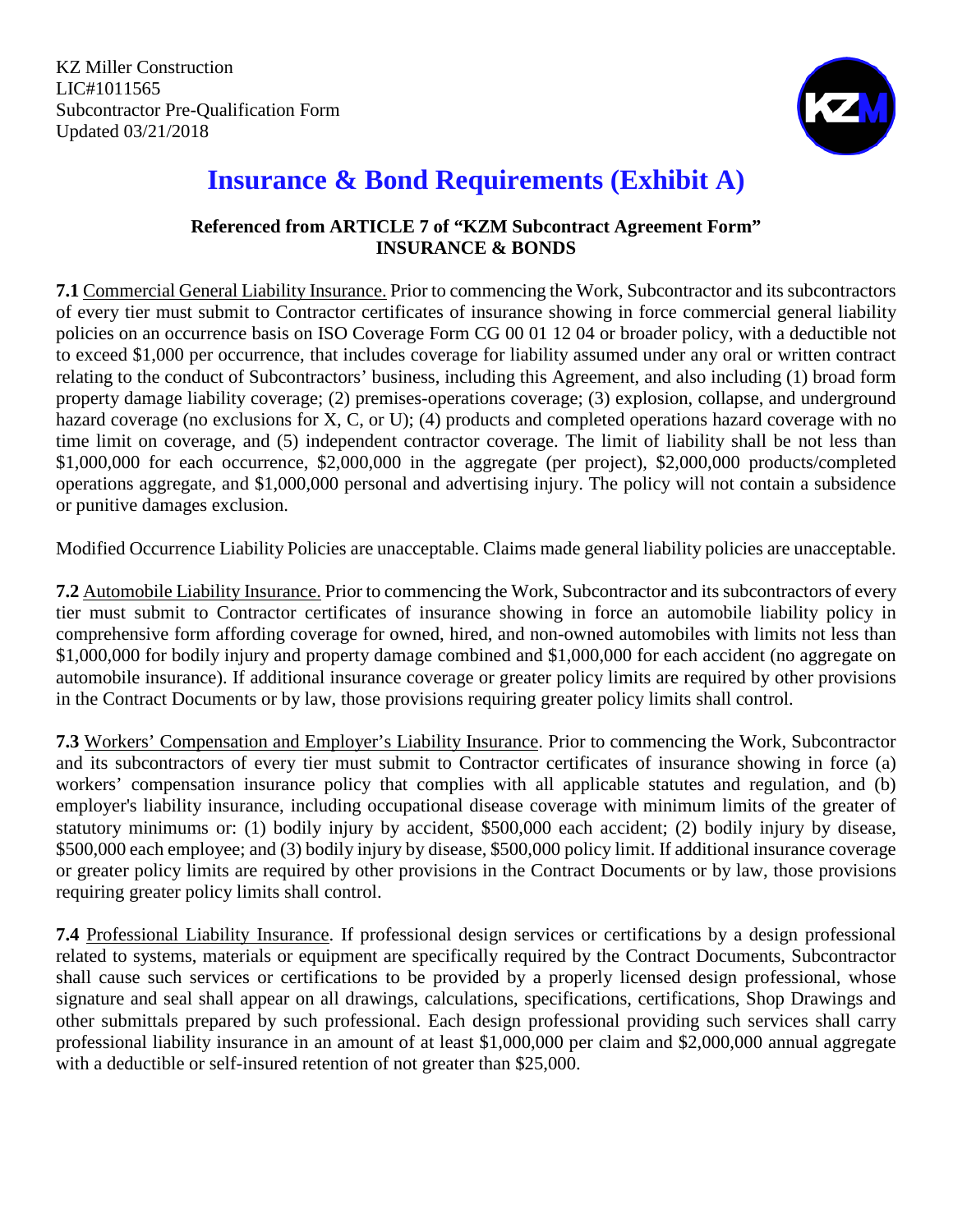

**7.5** Pollution Liability Insurance. If remediation or abatement is included in the Work, prior to commencing the Work, Subcontractor must submit to Contractor certificates of insurance showing in force a policy covering thirdparty injury and property damage claims, including cleanup costs, as a result of pollution conditions arising from Subcontractor's operation and completed operations. The policy will have a retroactive date before the start of the work. The limits of coverage will not be less than \$5,000,000 per occurrence and \$5,000,000 annual aggregate.

#### **7.6** Not Used.

**7.7** Delivery of Insurance Certificates. No work shall be performed by Subcontractor until certificates of insurance have been delivered to Contractor that comply with the requirements of Article 7 of this Agreement. The certificates shall provide that the insurers will give thirty (30) calendar days written notice to Contractor before cancellation or modification of any policy. Upon the modification, expiration, or cancellation of any policy, Subcontractor shall supply to Contractor a new certificate of insurance that complies with the requirements of this paragraph. In event of threatened or actual cancellation for nonpayment of premium, Contractor may procure such insurance on such terms as Contractor in its sole discretion may determine and deduct the premium from amounts then or subsequently owing to Subcontractor. If any of Subcontractor's insurance policies contain a pollution exclusion, asbestos exclusion, residential exclusion, EIFS exclusion, or any other exclusion relevant to the Work, such exclusion shall be stated on the certificate of insurance. If Subcontractor's insurance coverage is canceled prior to acceptance of the Work, such cancellation shall be a material breach of this Agreement and, at Contractor's direction, Subcontractor shall cease all activities until insurance coverage is provided at no additional cost to Contractor or Owner. If the Subcontractor is performing EIFS or synthetic stucco work, the Subcontractor's general liability and excess liability insurance policies must include coverage for EIFS or synthetic stucco work. Subcontractor shall indemnify Contractor and its insurance carriers for any failure to provide Contractor with the insurance required by this Agreement.

**7.8** Additional Insureds and Other Requirements. The liability insurance policies, including commercial general liability, auto liability, and excess liability, shall be endorsed to provide: (1) that Contractor and Owner (and other entities identified in the Prime Contract) and their directors, officers, employees and agents and such other persons or entities as Contractor may require are additional insureds for work performed, utilizing ISO CG 20 10 11 85 (or CG 20 10 10 01 with CG 20 37 10 01 or equivalent endorsement forms); (2) that the insurance afforded by the policies shall apply to each insured as though a separate policy had been issued to each insured; (3) that the coverage afforded to each insured is primary and any other insurance in force for the Project will be excess and will not contribute to such policies; and (4) a complete waiver of subrogation in favor of Contractor and all other insureds. All insurance shall be placed with insurance carriers satisfactory to Contractor and shall have an A.M. Best rating of at least A-, VII. Subcontractor shall require the inclusion of similar insurance requirements in each sub-subcontract for any portion of the Work to be provided by any Sub-subcontractor. The additional insured endorsements required herein shall not exclude the additional insureds from the policies' products and completed operations hazard coverage, and the additional insureds' status shall continue without interruption through the statute of repose or statute of limitations in the state in which the construction occurs. If additional insurance coverage, requirements, or greater policy limits are required by other provisions in the Contract Documents or by law, those provisions shall control.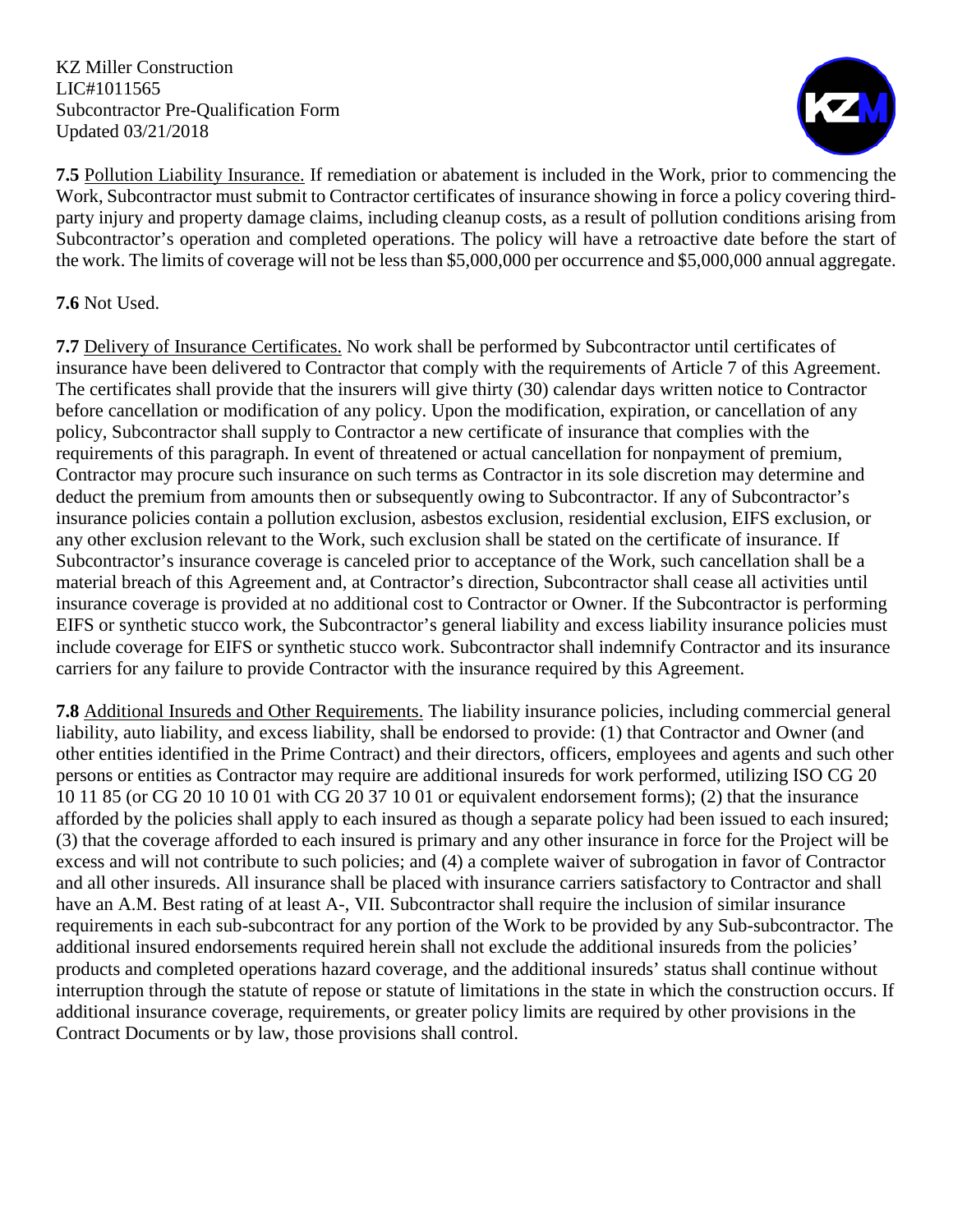

**7.8** Waiver of Subrogation. Subcontractor waive all rights against Contractor, Owner, and all of their subcontractors, sub-subcontractors, agents and employees for damages caused by fire or other causes of loss to the extent covered by property insurance applicable to the Work, except such rights to proceeds of such insurance held by the Owner as a fiduciary. Subcontractor shall require of its subcontractors of every tier similar waivers in favor of the parties enumerated herein. A waiver of subrogation shall be effective as to a person or entity even though that person or entity would otherwise have a duty of indemnification, contractual or otherwise, did not pay the insurance premium directly or indirectly, and whether or not the person or entity had an insurable interest in the property damaged.

**7.9** Bonds Required. Payment and or performance bonds may be required by Contractor and, if so required, shall comply with the requirements of the Prime Contract.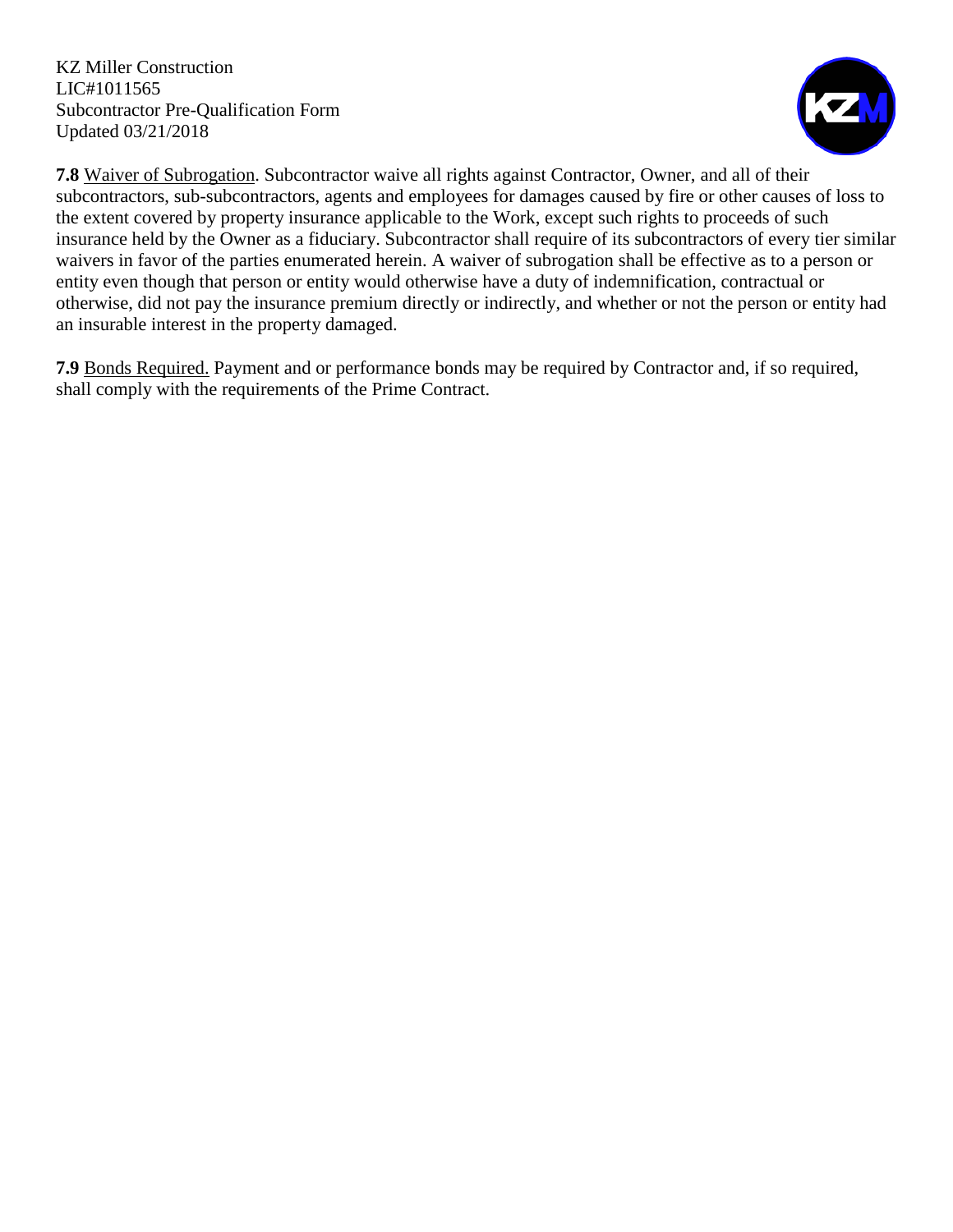

| <b>Company Information</b><br>All categories marked with an asterisk (*) are required during registration.                                                                                                                 |                       |                                                                                                                             |                                 |                     |                                                                           |                              |                             |
|----------------------------------------------------------------------------------------------------------------------------------------------------------------------------------------------------------------------------|-----------------------|-----------------------------------------------------------------------------------------------------------------------------|---------------------------------|---------------------|---------------------------------------------------------------------------|------------------------------|-----------------------------|
| Company Name*                                                                                                                                                                                                              |                       |                                                                                                                             |                                 |                     | Principle's Name and Title*                                               |                              |                             |
| Address*                                                                                                                                                                                                                   |                       |                                                                                                                             |                                 | Principle's E-mail* |                                                                           |                              |                             |
| Additional Address or P.O. Box                                                                                                                                                                                             |                       |                                                                                                                             |                                 |                     | Contact Person and Title*                                                 |                              |                             |
| City*                                                                                                                                                                                                                      | State/Province*       | Zip/Postal Code*                                                                                                            |                                 |                     | Contact Person's E-mail*                                                  |                              | Contact Person's Phone No.  |
| Telephone Number*                                                                                                                                                                                                          | Fax Number*           |                                                                                                                             |                                 |                     | Year Established* (xxxx)                                                  |                              | Approx. Number of Employees |
| <b>Internet Site Address</b>                                                                                                                                                                                               |                       |                                                                                                                             |                                 | Tax ID Number*      |                                                                           |                              | Dun & Bradstreet Number     |
| Legal Structure* (Select Only One)                                                                                                                                                                                         |                       | <b>Organizational/Ownership Data</b>                                                                                        |                                 |                     |                                                                           |                              |                             |
| Corporation<br>Partnership                                                                                                                                                                                                 |                       | Sole Proprietorship                                                                                                         |                                 | Joint Venture       |                                                                           | Franchise                    | Non-Profit                  |
| If your company is a partnership or corporation, please list each person owning more than 10 percent.                                                                                                                      |                       |                                                                                                                             |                                 |                     |                                                                           |                              |                             |
| Name                                                                                                                                                                                                                       | %                     |                                                                                                                             | Name                            |                     |                                                                           |                              | %                           |
| Name                                                                                                                                                                                                                       | %                     |                                                                                                                             | Name                            |                     |                                                                           |                              | %                           |
| Is your company a subsidiary or division of another<br>company? □ Yes<br>$\square$ No<br>If yes:                                                                                                                           |                       | Do you plan to subcontract any portion of your contract(s) with<br>KZ Miller Construction? □ Yes<br>$\square$ No<br>If yes: |                                 |                     |                                                                           |                              |                             |
| <b>Company Name</b>                                                                                                                                                                                                        |                       |                                                                                                                             |                                 | <b>Company Name</b> |                                                                           |                              |                             |
| Address                                                                                                                                                                                                                    |                       |                                                                                                                             | <b>Address</b>                  |                     |                                                                           |                              |                             |
| City                                                                                                                                                                                                                       | <b>State</b><br>Zip   |                                                                                                                             | City                            |                     |                                                                           | <b>State</b>                 | Zip                         |
| Diversity Category:<br>Percentage of Minority, Women or Disabled<br><b>MBE</b><br><b>WBE</b><br><b>DVBE</b><br>þВE<br><b>HUBZone</b><br>þРB<br><b>DOBE</b><br>Veteran Ownership*<br>%<br>None                              |                       |                                                                                                                             |                                 |                     |                                                                           |                              |                             |
| Aiversity Group*<br>African American<br>Asian American<br>Native American/Alaskan<br>Hispanic Americap<br><b>Noman Owned</b><br><b>Mindrity Woman Owned</b><br>Asian/Pacific Island American<br>ubcontinent Asian American |                       |                                                                                                                             |                                 |                     |                                                                           |                              |                             |
| Citizen?*<br>U.S.<br>Yes<br>No                                                                                                                                                                                             | Veteran?<br>Yes<br>٧о |                                                                                                                             | <b>Disabled Veteran?</b><br>′es | งด                  |                                                                           | Vetnam Veteran?<br>Yes<br>Νo |                             |
| Does your company currently have a vendor/supplier diversity program?<br>No<br>Yes                                                                                                                                         |                       |                                                                                                                             | Name                            |                     | If yes, list the program administrator.                                   | Phone#                       |                             |
| Quality Assurance Standards* (ISO 9000, etc.)                                                                                                                                                                              |                       |                                                                                                                             |                                 |                     | I.S. capabilities? (Electronic Data Interchange, CXML transactions, etc.) |                              |                             |
| Product(s)/Service(s) Description*                                                                                                                                                                                         |                       |                                                                                                                             |                                 |                     |                                                                           |                              |                             |
|                                                                                                                                                                                                                            |                       |                                                                                                                             |                                 |                     |                                                                           |                              |                             |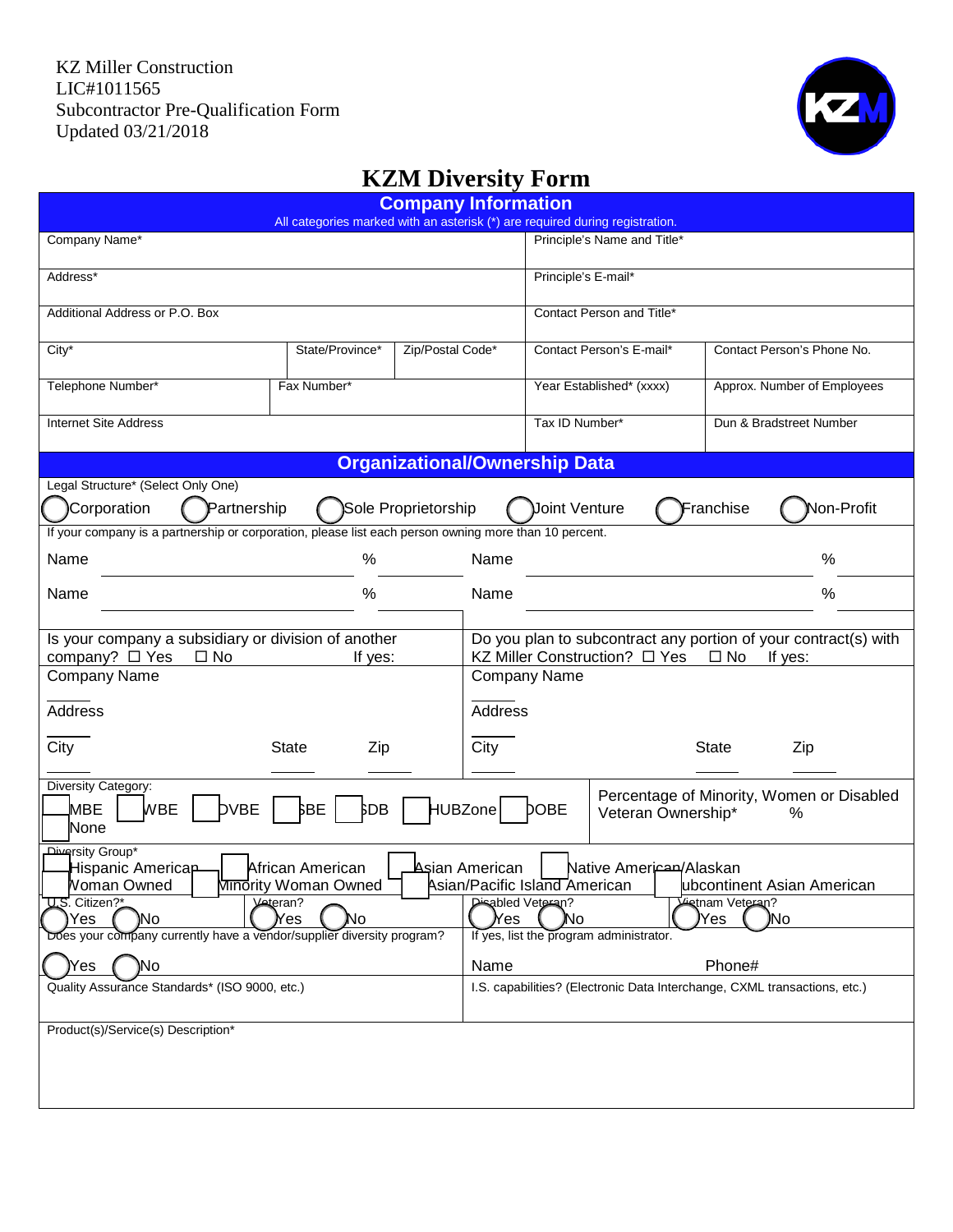

| Geographical Service Area                                                                                                                                                                                                                                                                                                                                                                                                                                                     |                                                                                                                                                                                                                                                                                                                                                                                    |                       |                                                                                                                                                                                                                                                                                                                                                   |                     |                                                                                                                                                                                                                                                                                                      |
|-------------------------------------------------------------------------------------------------------------------------------------------------------------------------------------------------------------------------------------------------------------------------------------------------------------------------------------------------------------------------------------------------------------------------------------------------------------------------------|------------------------------------------------------------------------------------------------------------------------------------------------------------------------------------------------------------------------------------------------------------------------------------------------------------------------------------------------------------------------------------|-----------------------|---------------------------------------------------------------------------------------------------------------------------------------------------------------------------------------------------------------------------------------------------------------------------------------------------------------------------------------------------|---------------------|------------------------------------------------------------------------------------------------------------------------------------------------------------------------------------------------------------------------------------------------------------------------------------------------------|
|                                                                                                                                                                                                                                                                                                                                                                                                                                                                               |                                                                                                                                                                                                                                                                                                                                                                                    |                       |                                                                                                                                                                                                                                                                                                                                                   |                     |                                                                                                                                                                                                                                                                                                      |
| Local<br>Type of Business/Commodity/Service (Select the category that best describes your business)<br>Audit Services<br>Authorized Distributor<br><b>Benefits</b><br><b>Broker</b><br><b>Construction Firm</b><br>Consultant - Independent<br>Contractor<br>Consultant - IT-Related<br>Consultant - Other<br>Consultant - Programmer<br><b>Consulting Firm</b><br>Copier/Multifunction<br>Hardware<br><b>Copy Center Services</b><br><b>Document Retention/</b><br>Shredding | Regional<br>Event/Conference Plng.<br>Facilities - Equipment<br>Facilities - Furniture<br>Facilities - Labor<br>Facilities - Other<br><b>Factory Representative</b><br>Finance<br>Fleet Management<br>Flight Svcs/Maint.<br>Food, Vending, Co. Store<br>Freight-Transportation<br>Hardware/Software<br>$IT - All$ (HW, SW, Svcs)<br>$IT - HW$ Only<br>$IT - SW Only$<br>Janitorial | National              | International<br>Legal<br><b>Mailroom Operations</b><br>Manufacturer<br>Marketing<br><b>Office Supply Dealer</b><br>Packaging<br>Pest Control<br><b>Pharmacy Equipment</b><br>Postage<br><b>Print and Fulfillment</b><br>Printer<br><b>Promotional Items</b><br><b>Relocation Services</b><br>Retailer<br>Security - Hardware<br>Security - Labor |                     | Subscriptions<br><b>Surplus Dealer</b><br>Telecom - All<br>Telecom - Conferencing<br>Telecom - Data Only<br>Telecom - Pagers Only<br>Telecom - Voice Only<br>Telecom - Wireless Only<br><b>Temp Svcs/Contingent</b><br>Labor<br>Training<br>Travel<br><b>Utilities</b><br>Waste Management<br>Other: |
| <b>Equipment Supplier</b>                                                                                                                                                                                                                                                                                                                                                                                                                                                     | Landscape/Interior Plant                                                                                                                                                                                                                                                                                                                                                           |                       | Service Firm                                                                                                                                                                                                                                                                                                                                      |                     |                                                                                                                                                                                                                                                                                                      |
| <b>SIC Codes</b>                                                                                                                                                                                                                                                                                                                                                                                                                                                              | Management<br><b>NAICS Codes</b>                                                                                                                                                                                                                                                                                                                                                   |                       |                                                                                                                                                                                                                                                                                                                                                   | <b>UNSPSC Codes</b> | (United Nations Standard                                                                                                                                                                                                                                                                             |
| (Standard Industrial Classification System)*                                                                                                                                                                                                                                                                                                                                                                                                                                  |                                                                                                                                                                                                                                                                                                                                                                                    |                       | (North American Industry Classification System)                                                                                                                                                                                                                                                                                                   |                     | Products & Services Codes)                                                                                                                                                                                                                                                                           |
|                                                                                                                                                                                                                                                                                                                                                                                                                                                                               |                                                                                                                                                                                                                                                                                                                                                                                    |                       |                                                                                                                                                                                                                                                                                                                                                   |                     |                                                                                                                                                                                                                                                                                                      |
|                                                                                                                                                                                                                                                                                                                                                                                                                                                                               |                                                                                                                                                                                                                                                                                                                                                                                    |                       |                                                                                                                                                                                                                                                                                                                                                   |                     |                                                                                                                                                                                                                                                                                                      |
|                                                                                                                                                                                                                                                                                                                                                                                                                                                                               |                                                                                                                                                                                                                                                                                                                                                                                    | <b>Certification*</b> |                                                                                                                                                                                                                                                                                                                                                   |                     |                                                                                                                                                                                                                                                                                                      |
| <b>MBE Certified</b>                                                                                                                                                                                                                                                                                                                                                                                                                                                          | If yes, specify certifying authority                                                                                                                                                                                                                                                                                                                                               |                       |                                                                                                                                                                                                                                                                                                                                                   |                     | <b>Certification Expiration Date</b>                                                                                                                                                                                                                                                                 |
| Yes<br><b>No</b>                                                                                                                                                                                                                                                                                                                                                                                                                                                              |                                                                                                                                                                                                                                                                                                                                                                                    |                       |                                                                                                                                                                                                                                                                                                                                                   |                     |                                                                                                                                                                                                                                                                                                      |
| If yes, list your regional council<br><b>WBE Certified</b><br><b>Certification Expiration Date</b><br>Yes<br><b>No</b>                                                                                                                                                                                                                                                                                                                                                        |                                                                                                                                                                                                                                                                                                                                                                                    |                       |                                                                                                                                                                                                                                                                                                                                                   |                     |                                                                                                                                                                                                                                                                                                      |
| <b>SBA Certified</b><br>$ Y$ es                                                                                                                                                                                                                                                                                                                                                                                                                                               | If yes, specify certifying authority<br><b>Certification Expiration Date</b><br><b>No</b>                                                                                                                                                                                                                                                                                          |                       |                                                                                                                                                                                                                                                                                                                                                   |                     |                                                                                                                                                                                                                                                                                                      |
| State Certified (ME/WBE/Other)<br>Yes                                                                                                                                                                                                                                                                                                                                                                                                                                         | If yes, specify certifying authority<br>No                                                                                                                                                                                                                                                                                                                                         |                       | <b>Certification Expiration Date</b>                                                                                                                                                                                                                                                                                                              |                     |                                                                                                                                                                                                                                                                                                      |
| DVBE Certified/Veteran Certified                                                                                                                                                                                                                                                                                                                                                                                                                                              | If yes, specify certifying authority                                                                                                                                                                                                                                                                                                                                               |                       | <b>Certification Expiration Date</b>                                                                                                                                                                                                                                                                                                              |                     |                                                                                                                                                                                                                                                                                                      |
| Yes<br><b>No</b><br><b>HUBZone Certified</b>                                                                                                                                                                                                                                                                                                                                                                                                                                  | If yes, specify certifying authority                                                                                                                                                                                                                                                                                                                                               |                       |                                                                                                                                                                                                                                                                                                                                                   |                     | <b>Certification Expiration Date</b>                                                                                                                                                                                                                                                                 |
| Yes<br>No                                                                                                                                                                                                                                                                                                                                                                                                                                                                     |                                                                                                                                                                                                                                                                                                                                                                                    |                       |                                                                                                                                                                                                                                                                                                                                                   |                     |                                                                                                                                                                                                                                                                                                      |
| Other Certification(s)<br>No<br>Yes                                                                                                                                                                                                                                                                                                                                                                                                                                           | If yes, specify certifying authority                                                                                                                                                                                                                                                                                                                                               |                       |                                                                                                                                                                                                                                                                                                                                                   |                     | <b>Certification Expiration Date</b>                                                                                                                                                                                                                                                                 |
|                                                                                                                                                                                                                                                                                                                                                                                                                                                                               |                                                                                                                                                                                                                                                                                                                                                                                    |                       | <b>Payment Information</b>                                                                                                                                                                                                                                                                                                                        |                     |                                                                                                                                                                                                                                                                                                      |
| Method of Payment Accepted:                                                                                                                                                                                                                                                                                                                                                                                                                                                   |                                                                                                                                                                                                                                                                                                                                                                                    |                       |                                                                                                                                                                                                                                                                                                                                                   |                     |                                                                                                                                                                                                                                                                                                      |
| <b>Credit Card</b><br>Check<br><b>Credit Cards Not Accepted</b><br>Purchase Order                                                                                                                                                                                                                                                                                                                                                                                             |                                                                                                                                                                                                                                                                                                                                                                                    |                       |                                                                                                                                                                                                                                                                                                                                                   |                     |                                                                                                                                                                                                                                                                                                      |
| Payment Remit To Address:                                                                                                                                                                                                                                                                                                                                                                                                                                                     |                                                                                                                                                                                                                                                                                                                                                                                    |                       |                                                                                                                                                                                                                                                                                                                                                   |                     |                                                                                                                                                                                                                                                                                                      |
| Additional Address or P.O. Box                                                                                                                                                                                                                                                                                                                                                                                                                                                |                                                                                                                                                                                                                                                                                                                                                                                    |                       |                                                                                                                                                                                                                                                                                                                                                   | Telephone Number    |                                                                                                                                                                                                                                                                                                      |
| City                                                                                                                                                                                                                                                                                                                                                                                                                                                                          | State                                                                                                                                                                                                                                                                                                                                                                              | Zip                   |                                                                                                                                                                                                                                                                                                                                                   | Fax Number          |                                                                                                                                                                                                                                                                                                      |
| E-mail Address                                                                                                                                                                                                                                                                                                                                                                                                                                                                |                                                                                                                                                                                                                                                                                                                                                                                    |                       |                                                                                                                                                                                                                                                                                                                                                   | 1-800 Number        |                                                                                                                                                                                                                                                                                                      |